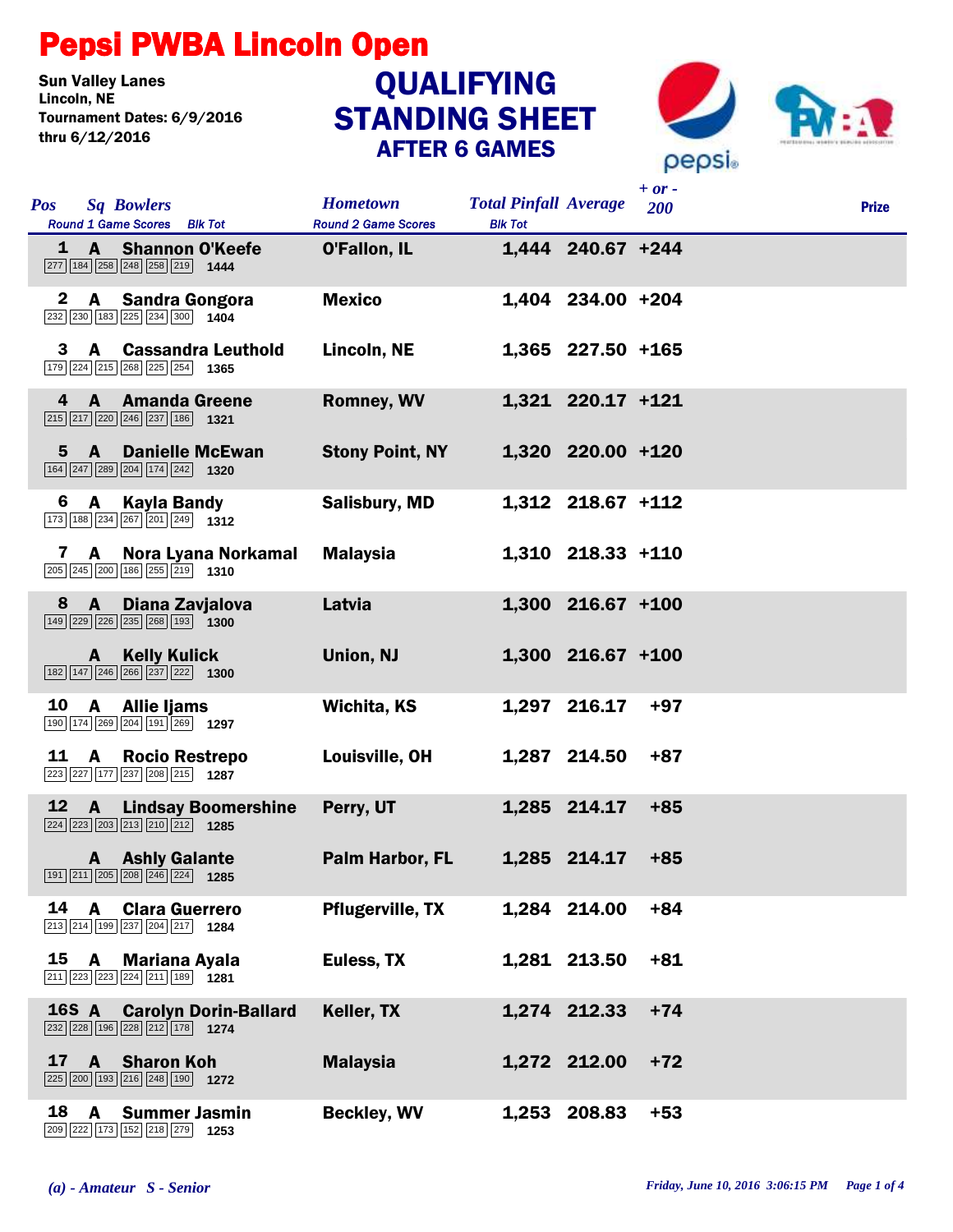| <b>Pos</b> |                                 | <b>Sq Bowlers</b>                                                                                                | <b>Hometown</b>                  | <b>Total Pinfall Average</b> |              | $+ or -$   |              |
|------------|---------------------------------|------------------------------------------------------------------------------------------------------------------|----------------------------------|------------------------------|--------------|------------|--------------|
|            |                                 | Round 1 Game Scores Blk Tot                                                                                      | <b>Round 2 Game Scores</b>       | <b>Blk Tot</b>               |              | <b>200</b> | <b>Prize</b> |
| 19         | A                               | <b>Shannon Pluhowsky</b><br>237 202 189 246 183 194<br>1251                                                      | Dayton, OH                       |                              | 1,251 208.50 | $+51$      |              |
| 20         | $\mathbf{A}$                    | Katie Ann Sopp(a)<br>153 236 204 209 187 257 1246                                                                | White Bear Lake, MN 1,246 207.67 |                              |              | $+46$      |              |
|            | A                               | <b>Gabriella Mayfield</b><br>189 239 230 203 217 168 1246                                                        | Lake Isabella, CA                |                              | 1,246 207.67 | $+46$      |              |
| 22         | A                               | <b>Erin McCarthy</b><br>223 144 202 204 258 214 1245                                                             | Omaha, NE                        |                              | 1,245 207.50 | $+45$      |              |
| 23         | A                               | <b>Karen Marcano</b><br>227 185 178 199 220 235 1244                                                             | Venezuela                        |                              | 1,244 207.33 | $+44$      |              |
| 24         |                                 | A Anggie Ramirez-Perea<br>222 196 201 209 188 223 1239                                                           | <b>Austin, TX</b>                |                              | 1,239 206.50 | $+39$      |              |
|            | A                               | <b>Tannya Roumimper</b><br>$\boxed{215}$ 171 239 193 218 203 1239                                                | <b>Indonesia</b>                 |                              | 1,239 206.50 | $+39$      |              |
| 26         | A                               | <b>Maria Jose Rodriguez</b><br>202 215 190 189 193 249 1238                                                      | <b>Austin, TX</b>                |                              | 1,238 206.33 | $+38$      |              |
| 27         | $\mathbf{A}$                    | <b>Thia Falbo</b><br>205 165 186 244 235 202 1237                                                                | Greensburg, PA                   |                              | 1,237 206.17 | $+37$      |              |
| 28         | $\mathbf{A}$                    | <b>Natasha Roslan</b><br>189 197 222 215 174 239 1236                                                            | <b>Malaysia</b>                  |                              | 1,236 206.00 | $+36$      |              |
| 29         | $\mathbf{A}$                    | <b>Kerry Smith</b><br>166 216 227 204 225 197 1235                                                               | <b>New Holland, PA</b>           |                              | 1,235 205.83 | $+35$      |              |
| 30         | A                               | <b>April Ellis</b><br>245 257 155 190 211 171 1229                                                               | Wichita, KS                      | 1,229                        | 204.83       | $+29$      |              |
| 31         | <b>A</b>                        | <b>Jackie Carbonetto</b><br>204 188 179 219 203 235 1228                                                         | <b>Blauvelt, NY</b>              | 1,228                        | 204.67       | $+28$      |              |
| 32         | $\mathbf{A}$<br><b>Cut Line</b> | <b>Sabrena Divis</b><br>200 180 206 196 224 220 1226<br><b>Cash Line</b>                                         | Gillette, WY                     |                              | 1,226 204.33 | $+26$      |              |
|            |                                 | 33 A Syaidatul Hamidi<br>$\boxed{213}$ 161 237 168 207 238 1224                                                  | <b>Malaysia</b>                  |                              | 1,224 204.00 | $+24$      |              |
| 34         | $\mathbf{A}$                    | <b>Lynda Barnes</b><br>235 176 244 180 202 185 1222                                                              | Double Oak, TX                   |                              | 1,222 203.67 | $+22$      |              |
|            | A                               | <b>Kristina Wendell</b><br>161 241 159 220 247 194 1222                                                          | Kingston, NY                     |                              | 1,222 203.67 | $+22$      |              |
| 36         | $\mathbf{A}$                    | <b>Stephanie Martins</b><br>213 183 239 208 196 182 1221                                                         | <b>Brazil</b>                    |                              | 1,221 203.50 | $+21$      |              |
|            | A                               | <b>Kristina Rosberg</b><br>183 212 223 210 189 204 1221                                                          | Ord, NE                          |                              | 1,221 203.50 | $+21$      |              |
| 38         | $\mathbf{A}$                    | <b>Liz Johnson</b><br>236 210 216 177 194 186 1219                                                               | <b>Cheektowaga, NY</b>           | 1,219                        | 203.17       | $+19$      |              |
|            | A                               | <b>Brandi Branka</b><br>$\boxed{214}$ $\boxed{171}$ $\boxed{225}$ $\boxed{195}$ $\boxed{183}$ $\boxed{231}$ 1219 | <b>Fairview Hgts, IL</b>         |                              | 1,219 203.17 | $+19$      |              |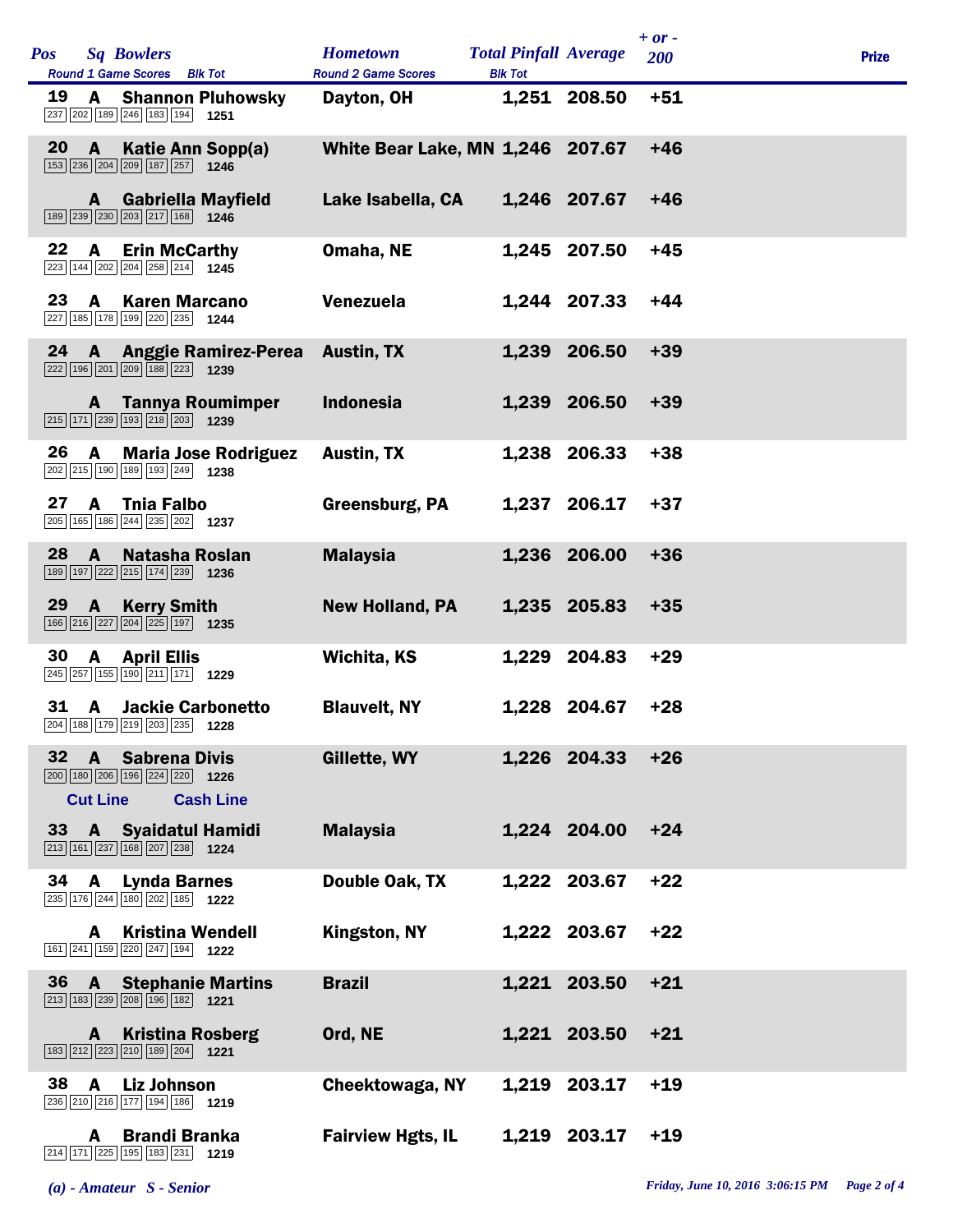| Pos | <b>Sq Bowlers</b><br><b>Round 1 Game Scores</b><br><b>Blk Tot</b>                                                                          | <b>Hometown</b><br><b>Round 2 Game Scores</b> | <b>Total Pinfall Average</b><br><b>Blk Tot</b> |              | $+ or -$<br>200 | <b>Prize</b> |
|-----|--------------------------------------------------------------------------------------------------------------------------------------------|-----------------------------------------------|------------------------------------------------|--------------|-----------------|--------------|
| 40  | <b>Chenoa Rhoades (a)</b><br>$\mathbf{A}$<br>$\boxed{237}$ 146 $\boxed{225}$ 225 189 188 1210                                              | <b>Wichita, KS</b>                            |                                                | 1,210 201.67 | $+10$           |              |
| 41  | A<br><b>Leanne Hulsenberg</b><br>$\boxed{207}$ 181 172 211 255 183 1209                                                                    | <b>Pleasant View, UT</b>                      |                                                | 1,209 201.50 | $+9$            |              |
|     | Li Jane Sin<br>A<br>172 211 236 191 165 234 1209                                                                                           | <b>Malaysia</b>                               |                                                | 1,209 201.50 | $+9$            |              |
| 43  | <b>Bryanna Cote</b><br>A<br>221 261 201 166 137 215 1201                                                                                   | <b>Red Rock, AZ</b>                           |                                                | 1,201 200.17 | $+1$            |              |
| 44  | $\mathbf{A}$<br><b>Natalie Goodman</b><br>$\boxed{231}$ 190 $\boxed{234}$ 158 $\boxed{202}$ 183 1198                                       | O'Fallon, IL                                  |                                                | 1,198 199.67 | $-2$            |              |
| 45  | $\mathbf{A}$<br><b>Missy Parkin</b><br>$\boxed{212}$ $\boxed{201}$ 198 183 200 201 1195                                                    | Laguna Hills, CA                              |                                                | 1,195 199.17 | $-5$            |              |
| 46  | A<br><b>Liz Kuhlkin</b><br>199 185 222 202 171 212 1191                                                                                    | <b>Schenectady, NY</b>                        |                                                | 1,191 198.50 | $-9$            |              |
| 47  | <b>Samantha Kelly</b><br>A<br>246 202 173 175 192 196 184                                                                                  | Waukesha, WI                                  |                                                | 1,184 197.33 | $-16$           |              |
| 48  | $\mathbf{A}$<br>Kayla Johnson<br>171 256 186 233 160 175 1181                                                                              | <b>Washington, IL</b>                         |                                                | 1,181 196.83 | $-19$           |              |
| 49  | $\mathbf{A}$<br><b>Stefanie Johnson</b><br>$\boxed{206}$ 153 221 212 180 207 1179                                                          | <b>Grand Prairie, TX</b>                      |                                                | 1,179 196.50 | $-21$           |              |
| 50  | A<br><b>Diandra Asbaty</b><br>182 182 156 235 219 203 1177                                                                                 | Chicago, IL                                   | 1,177                                          | 196.17       | $-23$           |              |
| 51  | A<br><b>Brooke Bower</b><br>178 176 193 200 184 245 1176                                                                                   | Camp Hill, PA                                 |                                                | 1,176 196.00 | $-24$           |              |
| 52  | <b>Jennifer Higgins</b><br>$\mathbf{A}$<br>$\boxed{181}$ $\boxed{149}$ $\boxed{247}$ $\boxed{193}$ $\boxed{188}$ $\boxed{217}$ <b>1175</b> | <b>Westerville, OH</b>                        |                                                | 1,175 195.83 | $-25$           |              |
| 53  | <b>Esther Cheah</b><br>$\mathbf{A}$<br>205 185 174 234 157 219 1174                                                                        | <b>Malaysia</b>                               |                                                | 1,174 195.67 | $-26$           |              |
|     | <b>Brittany Smith (a)</b><br>A<br>184 193 180 179 226 212 1174                                                                             | Des Moines, IA                                |                                                | 1,174 195.67 | $-26$           |              |
| 55  | $\mathbf{A}$<br>Linda Walbaum<br>221 167 223 178 179 196 1164                                                                              | <b>Brighton, CO</b>                           | 1,164                                          | 194.00       | $-36$           |              |
| 56  | $\mathbf{A}$<br>Nachimi Itakura<br>179 163 213 208 193 203 1159                                                                            | <b>Japan</b>                                  | 1,159                                          | 193.17       | $-41$           |              |
| 57  | <b>Heather D'Errico</b><br>A<br>163 171 224 204 203 189 154                                                                                | <b>Rochester, NY</b>                          |                                                | 1,154 192.33 | $-46$           |              |
| 58  | A<br>Nicole Bower (a)<br>201 196 179 190 175 212 1153                                                                                      | <b>Camp Hill, PA</b>                          | 1,153                                          | 192.17       | $-47$           |              |
| 59  | Jessica Lesagonicz<br>A<br>224 179 215 192 160 180 1150                                                                                    | Atlanta, GA                                   | 1,150                                          | 191.67       | $-50$           |              |
|     | 60S A<br><b>Anne Marie Duggan</b><br>201 180 170 229 195 174 1149                                                                          | Edmond, OK                                    | 1,149                                          | 191.50       | $-51$           |              |